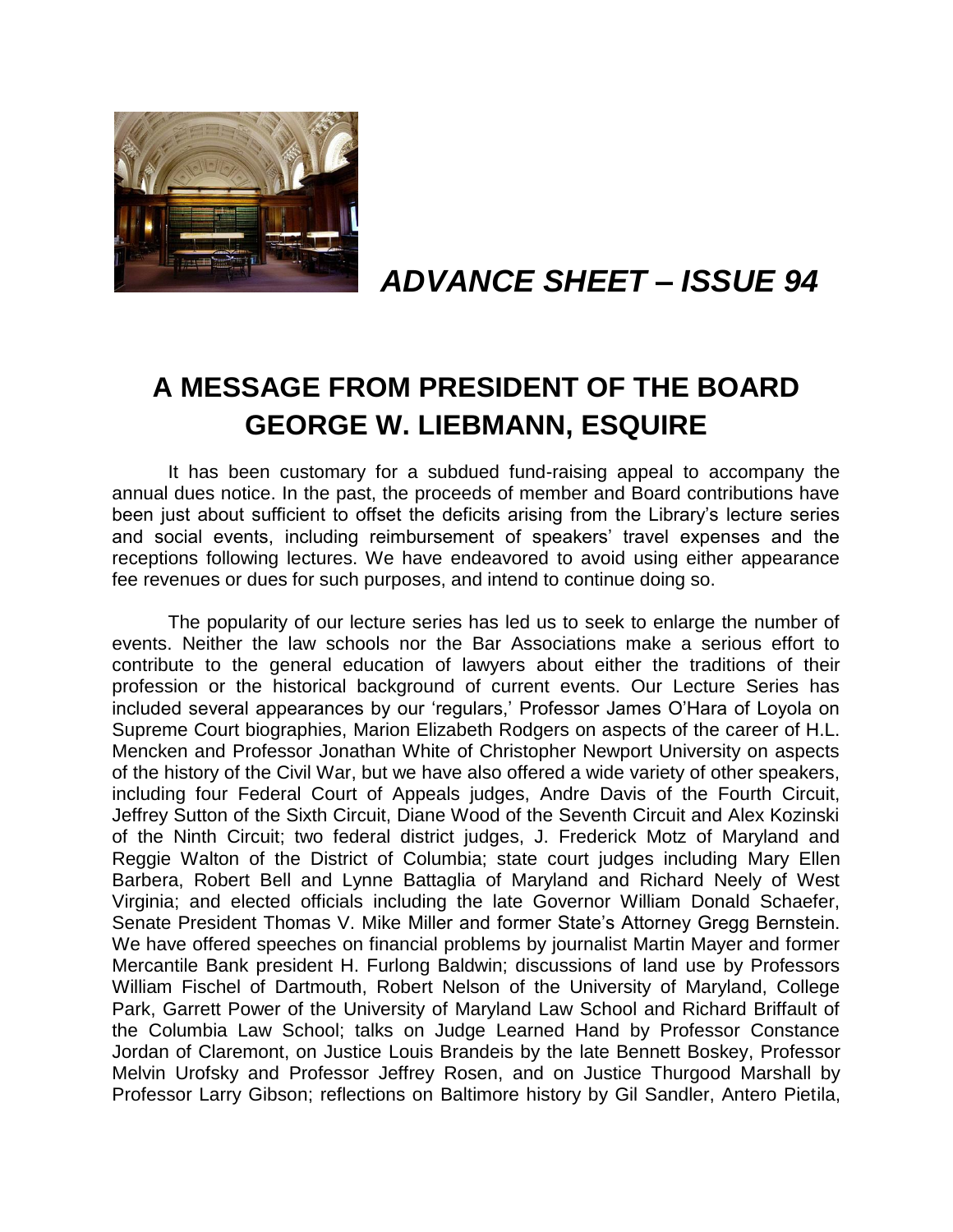Stan Haynes, Freeman Hrabowski, Professor Shawn Peters of the University of Wisconsin, artist Robert Hieronimus and cartoonist Kevin KAL Kallagher; talks on 'recovered memory' by Dr. Paul Mc Hugh; on jurisprudence by Professors Robert George of Princeton and William Reynolds of the Maryland Law School; on capital punishment by Professor John Bessler of the University of Baltimore; on evidence problems by Washington lawyers Jacob Stein and Robert Bennett and by Stephen Mercer and Jonathan Lenzner; on civil rights history by Professors Randall Kennedy of Harvard, Dennis Halpin of Virginia Tech, former State Archivist Edward Papenfuse, and David Margolick of the New York Times; on college athletics by William Kirwan and Taylor Branch; on Luther Martin by Will Kauffman and on Charles Carroll of Carrollton by Bradley Birzer.

We have also sponsored periodic observances of Black History Month; memorial tributes to William L. Marbury, H. Vernon Eney, Roszel C. Thomsen, Reuben Oppenheimer, Simon Sobeloff, Harry Cole, and Charles Dorsey, and criminal law and family law appreciation events, as well as framing and displaying a notable collection of courtroom drawings throughout the Mitchell Courthouse replacing much interior signage in it, and refurbishing several of the former telephone booths for use as meeting places. .

The Library has also issued three commemorative publications on *Ex Parte Merryman*, *Brady v. Maryland*, and the 150th Anniversary of the Maryland Constitution of 1867 and is assisting in the publication of *Republican Press at a Democratic Convention* edited by John Connolly, one of its Board members

Several events are planned for early 2019, including a talk by Jonathan White on Civil War ironclad ships on February 6, one on race and rights in ante-bellum America by Professor Martha Jones on March 13, and a presentation on biodiversity by prominent environmentalist Thomas Lovejoy, former director of the World Wildlife Fund on April 10. Chicago labor lawyer and author Thomas Geoghagen will speak on private sector labor law from a union perspective in May.

In dedicating a new building for the New York County Lawyers' Association in 1930, Judge Benjamin Cardozo of the New York Court of Appeals, as he then was, observed:

"This...has been built and is now opened in the faith that this great conglomerate bar of ours, sodden and inert at times by reason of that very weight which might make it so irresistible a power for good, will yet be stirred in all its depths by the ferment of high thoughts and fine ideals, if once the leaven of fraternity shall vitalize the mass. Here in this home it will be given to us all to feel ourselves a part of an immemorial succession, to feel the pride and the poetry of keeping the succession true, and the shame and taunt when it is ravished and disgraced. Who will forfeit the privilege of crossing the threshold of the dwelling house, an equal among equals? Who will deface and deflower the family inheritance when once he feels it to be his inheritance–when he counts as his own the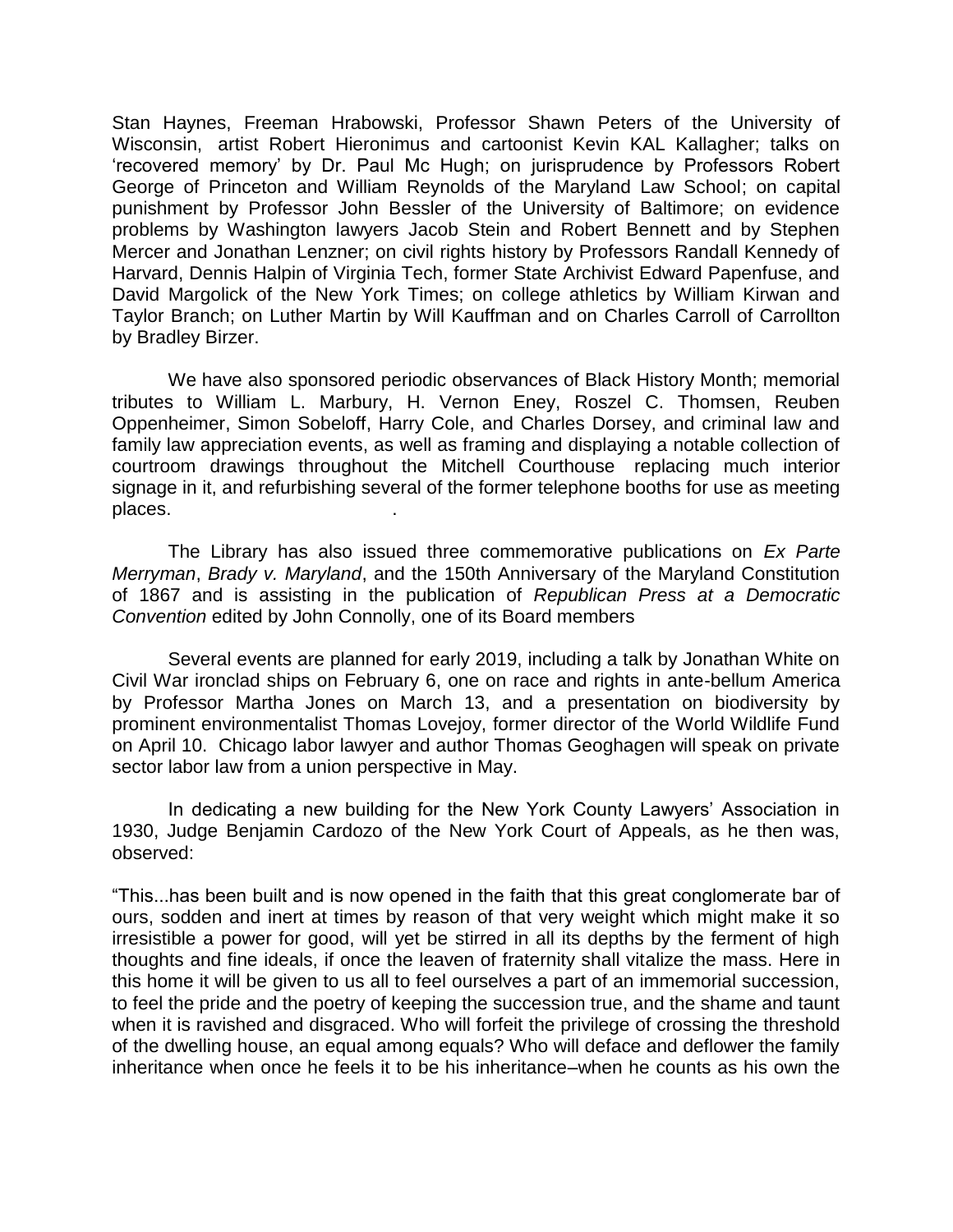memories and traditions that seem even as I speak, to be taking on a new form, to have become visible and incarnate in this hall resplendent with their presence?"

Several of our visiting speakers from other cities have remarked on the diversity and collegiality of the participants at our social occasions, undivided as between large and small firms, federal and state courts, or by race, gender or ethnic background. In the age of Cohen and Avenatti, Judge Cardozo's ideal for an institution like ours may seem anachronistic, but we invite those who share it to contribute to our Lecture Fund.

George W. Liebmann

### **INSIGHT INTO THE MARYLAND CONSTITUTION**

I do not want to worry you, to think that my last name is McCarthy rather than Bennett, but I have to know – "Are you now, or have you ever been in the past a member of … the State Bar of Maryland? If the answer is yes, have I got a book for you - *Republican Press At A Democratic Convention: Reports Of the 1867 Maryland Constitutional Convention By The Baltimore American And Commercial Advertiser* with Annotations and Commentary by John J. Connolly.

As a Maryland lawyer there are two documents that you cannot know enough about, one being the Constitution of the United States and the other the Constitution of the State of Maryland. That said, how invaluable is a work that sets forth a substantial amount of information concerning the adoption of one of these documents.

On October 30 of this year, the Honorable Jeffrey Stuart Sutton of the United States Court of Appeals for the Sixth Circuit came to the Bar Library to speak on his book *51 Imperfect Solutions: States And The Making Of American Constitutional Law*. A description of the book is set forth on the inside cover:

"When we think of constitutional law, we invariably think of the United States Supreme Court and the federal court system. Yet much of our constitutional law is not made at the federal level. In *51 Imperfect Solutions*, U.S. Court of Appeals Judge Jeffrey S. Sutton argues that American Constitutional Law should account for the role of the state courts and state constitutions, together with the federal courts and federal constitution, in protecting individual liberties.

If there is a central conviction of the book, it's that an underappreciation of state constitutional law has hurt state and federal law and has undermined the appropriate balance between state and federal courts in protecting individual liberty."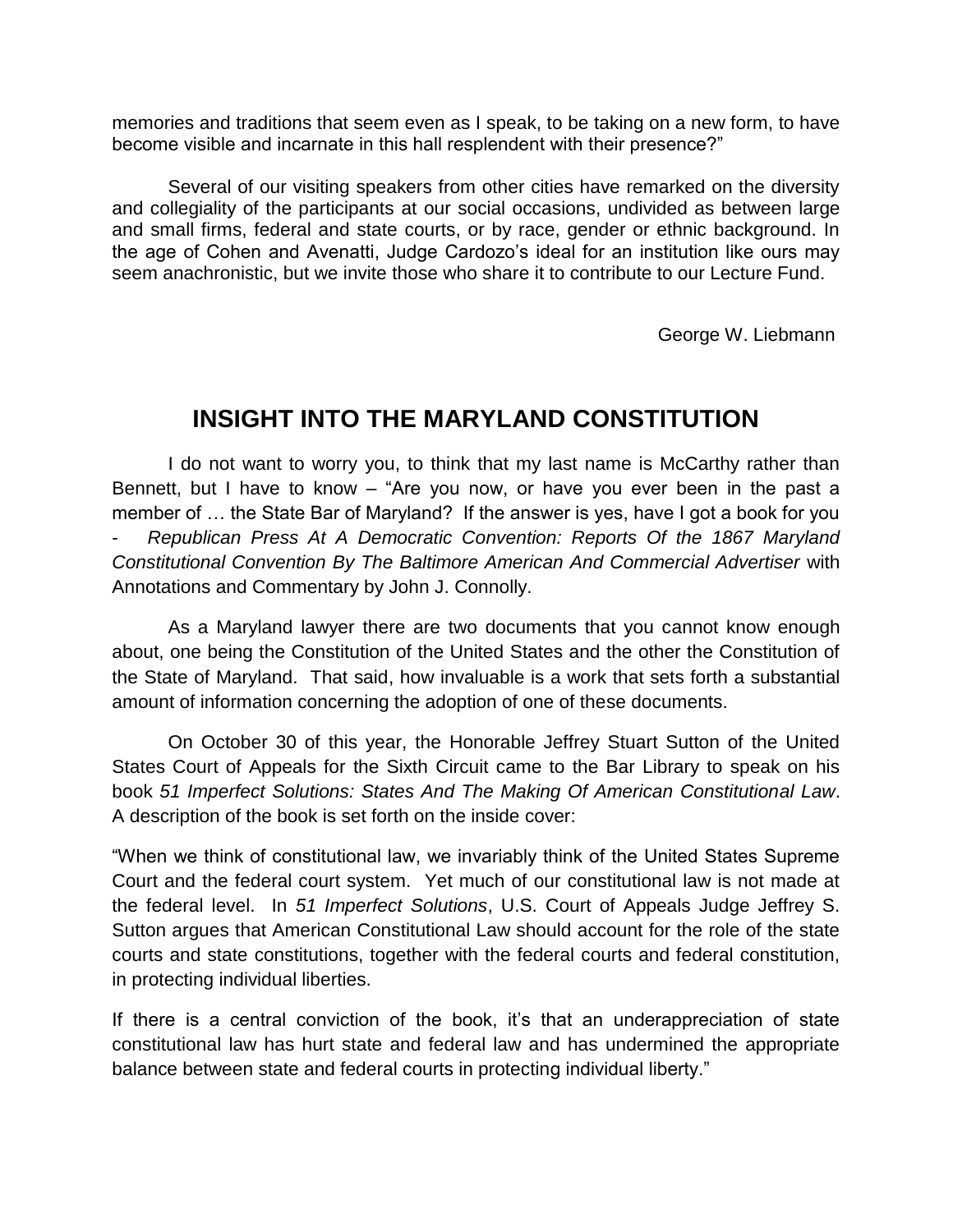In order to more fully utilize the Maryland Constitution, might it not be appropriate to use all means at your disposal to grasp that which it sets forth, to garner a fuller understanding of it and the opportunities it affords for advancing the causes of your client?

Perhaps an indication of the growing appreciation of the importance of the Maryland Constitution was evidenced on the night of Judge Sutton's lecture by the attendance of several members of the Maryland Court of Appeals. Perhaps their being here meant nothing. But then again, perhaps it means it might be a smart thing to pick up your copy of *Republican Press At A Democratic Convention: Reports Of the 1867 Maryland Constitutional Convention By The Baltimore American And Commercial Advertiser.* This amazing and comprehensive volume of over 800 pages is available at the Bar Library for \$50, a fraction of what is currently paid not just for law books, but for supplements to those books. I suggest, to stay ahead of the curve, that you order your copy today. Stop by or place your order by phone 410-727-0280 or by e-mail at jwbennett@barlib.org.

### **THE GREATEST GENERATION**

The recent passing of President George Herbert Walker Bush reminded me, for whatever reason, of an encounter that I had with another member of "The Greatest Generation" a number of years ago, the Honorable Joseph I. Pines.

Judge Joseph Pines, born February 16, 1922 was appointed to the Supreme Bench of Baltimore City by Governor Harry Hughes in 1980. He would retire from the Circuit Court of Baltimore City in 1992 but would continue to hear cases as a visiting judge until 2001.

I got to know Judge Pines fairly well as a result of his service on the Bar Library Board of Directors from 1970 until his death in 2009. At the time of his passing, Judge Joseph H. H. Kaplan stated "He had a very even-tempered demeanor and was always very fair. I was the administrative judge for a lot of the years he was on the bench, and I never heard one complaint about his mistreating someone." That was the Judge Pines I knew, an old fashioned gentleman, a nice man.

Well, most people do not like to talk about their fears, or in the case of many guys that I know, how they are anything but the personification of courage, but, for the second newsletter in a row I must point out that I do not like anything about flying. The time is probably about twenty years ago and the location is the Lexington Street door of the Mitchell Courthouse. I am waiting for then President of the Board H. Mark Stichel, who I am driving to the airport with for a flight to Kansas City where we are meeting then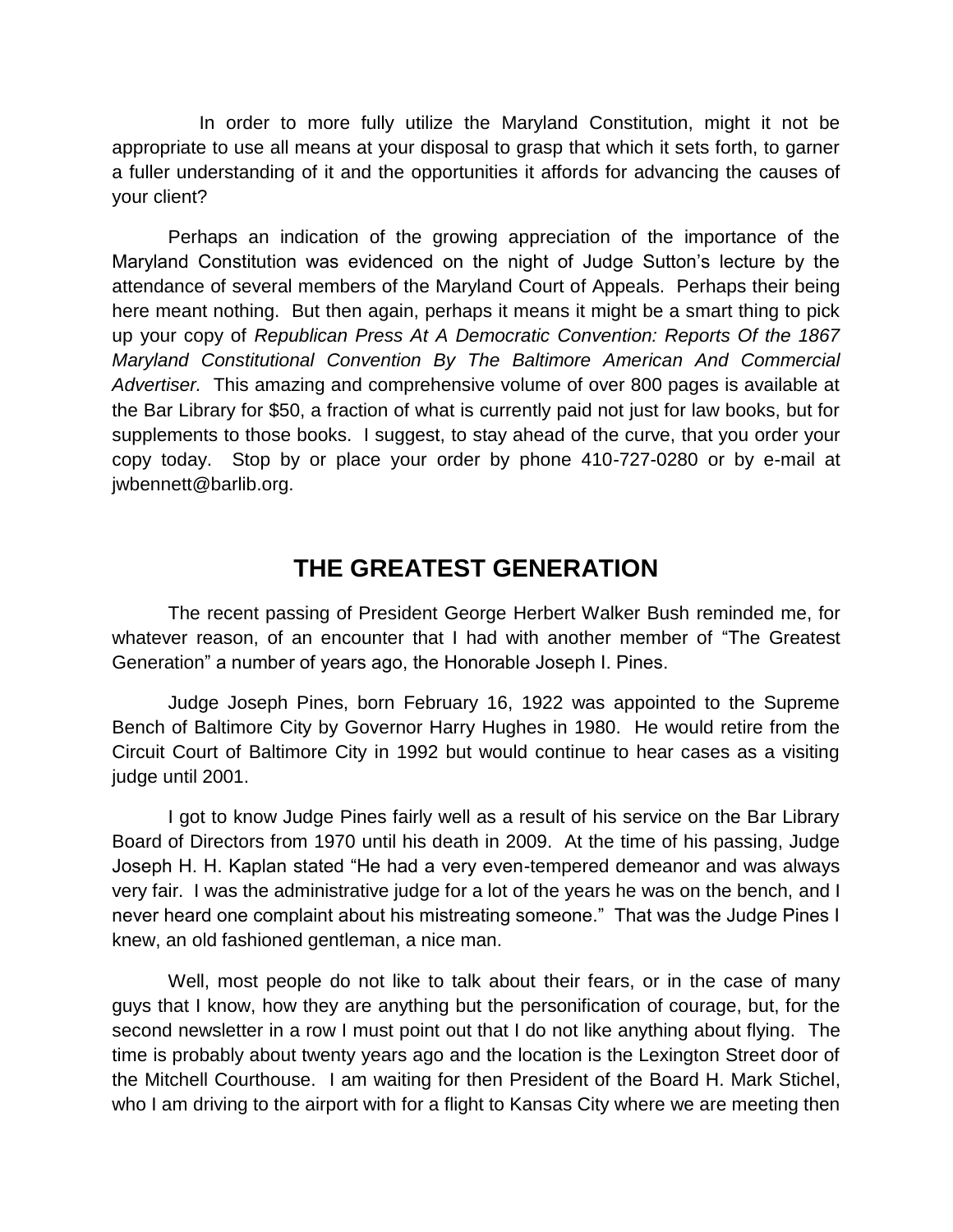Bar Librarian Miss Kai-Yun Chiu at a library convention. It was the end of the day and Judge Pines was heading home, when, being who he was, he stopped to say hello and ask me how I was. I answered o.k., but was about to take a flight and really did not like to fly. His right to the point reply was "Buck up." Wow, was that really Judge Pines I thought? He gave me a smile, a pat on the shoulder, and continued up the hill.

A number of years later, when Judge Pines passed on, four days after his wife Marcia, I read Mr. Rasmussen's obituary in The Sun, which included the following: "During WWII, he enlisted in the Army Air Corps and served as a navigator and radio operator aboard B-24 bombers in the Pacific." Just like my own father who landed on balmy beach after balmy beach in the Pacific in the early to mid-1940's, if you heard about what they had done, what they had been through, it was not going to be from them. They were a very special group of people. It is incumbent that in order to insure that what they did and who they were is not lost, we do our best in all regards to emulate how these men and women led their lives. We could certainly do a lot worse than try and live up to the standards set by "The Greatest Generation."

Joseph W. Bennett

### **BOOKS! - GUESS WHAT? – WE'VE GOT THEM**

All of you are probably thinking that the old librarian has finally gone over the edge letting everyone know that the Bar LIBRARY has books. I suppose that with the way libraries are going today, with seemingly everything gravitating to an online presence, it might be news that a library still has books. This, however, is not what I mean. Although the Bar Library has a great many books (including a large number that are relevant and still UNAVAILABLE online), and yes, access to a very large number of Westlaw databases, the books I am referring to are histories, biographies and other works related to the Library's Lecture Series. These are books written by nationally known judges, lawyers and scholars who have spoken at the Bar Library. A number of the works have been signed by the authors.

The Library bookstore has books for just about everyone. Want to get something for that Civil War buff? We have it. How about someone interested in legal history? We have it. Is your friend or family member interested in the Civil Rights Movement? You guessed it, we have it. Below is a list of the books the Library has for sale. Stop by, do a little research and take advantage of two bargains at the same time – your Library membership and the amazing deals found at the Library's bookstore. Order may also be placed by phone 410-727-0280 or by e-mail to jwbennett@barlib.org.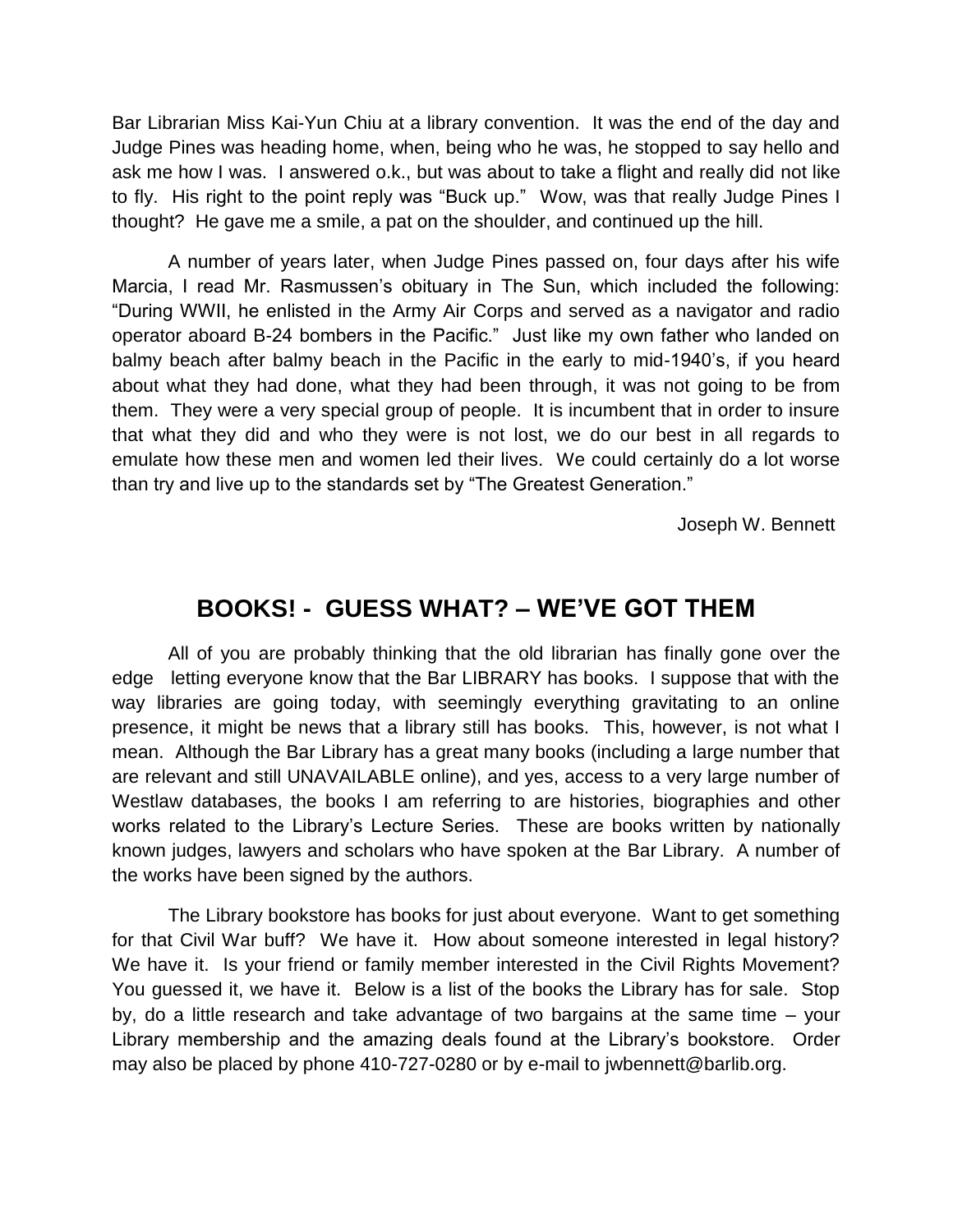| Brady v. Maryland: A Fiftieth Anniversary Commemoration       | \$20.00  |
|---------------------------------------------------------------|----------|
| Ex Parte Merryman: Two Commemorations                         | \$15.00  |
| Emancipation - The Union Army  (Signed By Author)             | \$35.00  |
| Abraham Lincoln & Treason In The Civil War (Signed By Author) | \$35.00  |
| (Hardcover)                                                   |          |
| Abraham Lincoln & Treason In The Civil War (Signed By Author) | \$20.00  |
| (Softcover)                                                   |          |
| Lincoln on Law, Leadership, and Life (Signed By Author)       | \$12.50  |
| The Making of Africa America                                  | \$25.00  |
| Louis D. Brandeis                                             | \$35.00  |
| Baltimore & The Nineteenth of April 1861                      | \$15.00  |
| Reason And Imagination: The Selected Correspondence of        | \$35.00  |
| <b>Learned Hand</b>                                           |          |
| Mencken: The Days Trilogy                                     | \$30.00  |
| Mencken's Prejudices Debunked                                 | \$20.00  |
| Odessa: Architecture - Monuments                              | \$35.00  |
| Prohibition in Maryland: A Collection of Documents            | \$15.00  |
| Telemachus                                                    | \$20.00  |
| Daggers Drawn: 35 Years of KAL Cartoons in The Economist      | \$35.00  |
| The Fall Of The House Of Speyer                               | \$35.00  |
| Art of Cross-Examination                                      | \$95.00  |
| <b>Ancient Law</b>                                            | \$75.00  |
| <b>Military Law and Precedents</b>                            | \$75.00  |
| The Order of the Coif                                         | \$95.00  |
| The Sprit of the Common Law and other Writings                | \$150.00 |
| Great American Law Reviews (3 volume set)                     | \$300.00 |
| Blackstone's Commentaries on the Laws of England              | \$500.00 |
| <b>Failure to Flourish</b>                                    | \$30.00  |
| Louis D. Brandeis: American Prophet                           | \$20.00  |
| American Constitutional History: A Brief Introduction         | \$30.00  |
| I'm Not Really Guilty                                         | \$25.00  |
| The Secret Life of Lady Liberty                               | \$20.00  |
| <b>Holding Fast To Dreams</b>                                 | \$25.00  |
| The Promise And The Dream                                     | \$30.00  |
| The Ghosts Of Johns Hopkins (Signed By Author)                | \$20.00  |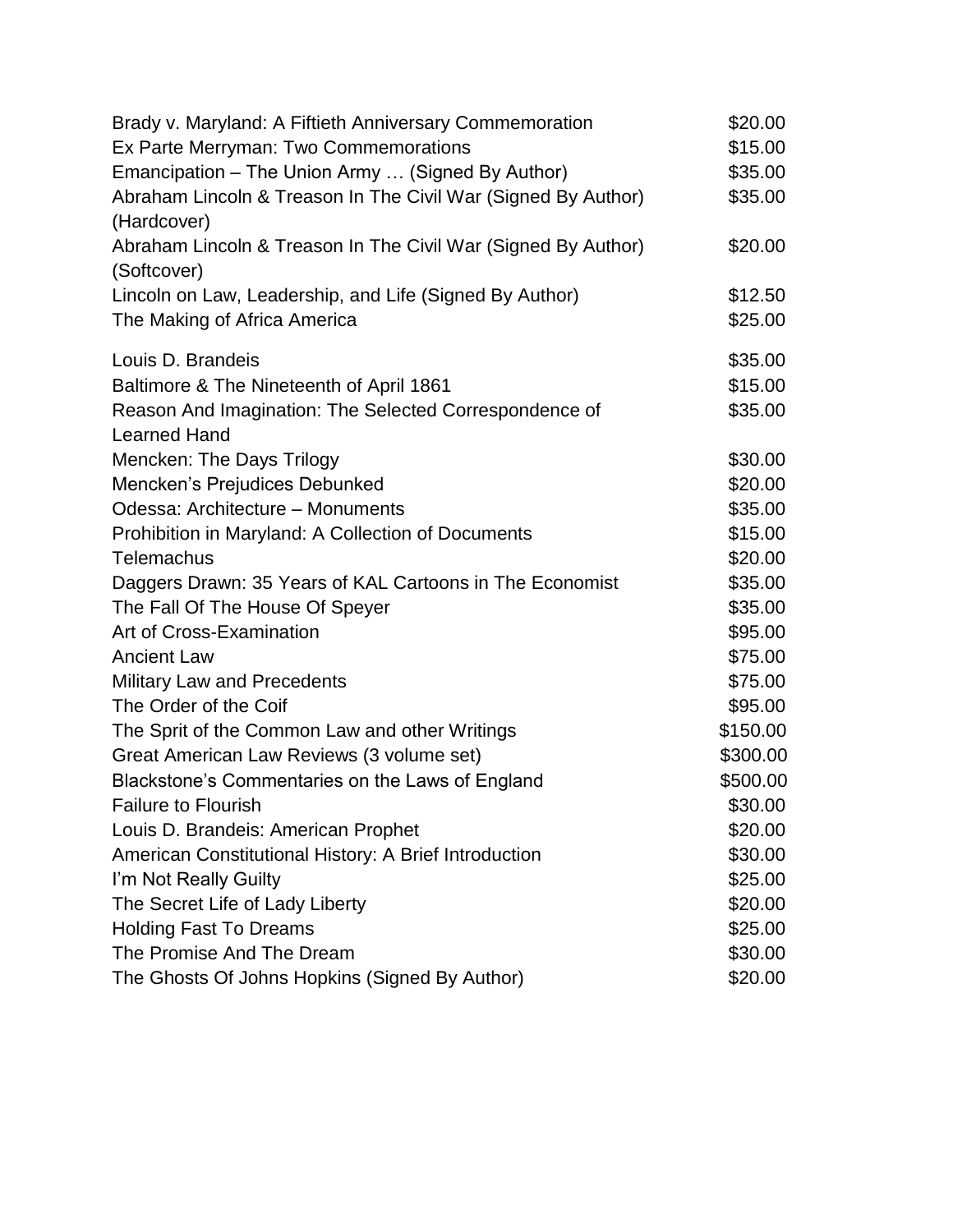## **BAR LIBRARY LECTURE SERIES**

As a follow up to Mr. Liebmann's remarks concerning the events that have been held here at the Library, in particular the Library's Lecture Series, I thought I would provide some details about upcoming lectures. Traditionally, the Bar Library holds programs in the Spring and Fall, cognizant of the fact that at any particular time during the Summer half of Baltimore is "down the ocean" and aware that during the Winter nothing can produce snow like the Library scheduling an event. Well, when you have the opportunity of a return engagement by your good friend Professor Jonathan White of Christopher Newport University you take your chances, so on February 6 the Library will host "Our Little Monitor: The Greatest Invention of the Civil War." The following is from Professor White's book, which was published this year.

"On the afternoon of March 8, 1862, the Confederate ironclad ram *Virginia*, built upon the burned out hulk of the steam screw frigate *Merrimack*, crawled slowly into Hampton Roads to challenge the Union blockade of the Confederate coastline. Before nightfall, the *Virginia* had wreaked havoc upon the Union blockading fleet: the USS *Cumberland* lay at the bottom of the Roads, her flags still defiantly flying while the surrendered USS *Congress* blazed ominously in the harbor until exploding spectacularly in the early morning hours of March 9. The USS *Monitor* – a vessel of a radical new design and completely untried in battle – arrived too late to make a difference on the  $8<sup>th</sup>$ , but met the *Virginia* on the morning of the 9<sup>th</sup> in a contest that signaled the first time ironclad had met ironclad in combat. While their four-and-a-half battle ended in a draw, it changed much of the course of naval warfare."

On March 13, I know what I said, and that the end of Winter is still officially eight days away, the Library is proud to present Professor Martha Jones of the Johns Hopkins University Krieger School of Arts and Sciences who will discuss her book "Birthright Citizens: A History of Race and Rights in Antebellum America." *Birthright Citizens* tells the story of how African American activists radically transformed the terms of citizenship for all Americans. Before the Civil War, colonization schemes and black laws threatened to deport former slaves born in the United States. *Birthright Citizens* recovers the story of how African American activists remade national belonging through battles in legislatures, conventions, and courthouses. They faced formidable opposition, most notoriously from the United States Supreme Court decision in Dred Scott. Still, Professor Jones explains, no single case defined their status. Former slaves studied law, secured allies, and conducted themselves like citizens, establishing their status through local, everyday claims. All along they argued that birth guaranteed their rights. With fresh archival sources and an ambitious reframing of constitutional law-making before the Civil War, Jones shows how when the Fourteenth Amendment constitutionalized the birthright principle, the aspirations of black Americans' aspirations were realized.

On April 10, Professor Thomas E. Lovejoy, a Senior Fellow at the United Nations Foundation and University Professor in the Environmental Science and Policy department at George Mason University, will present a lecture on biodiversity. An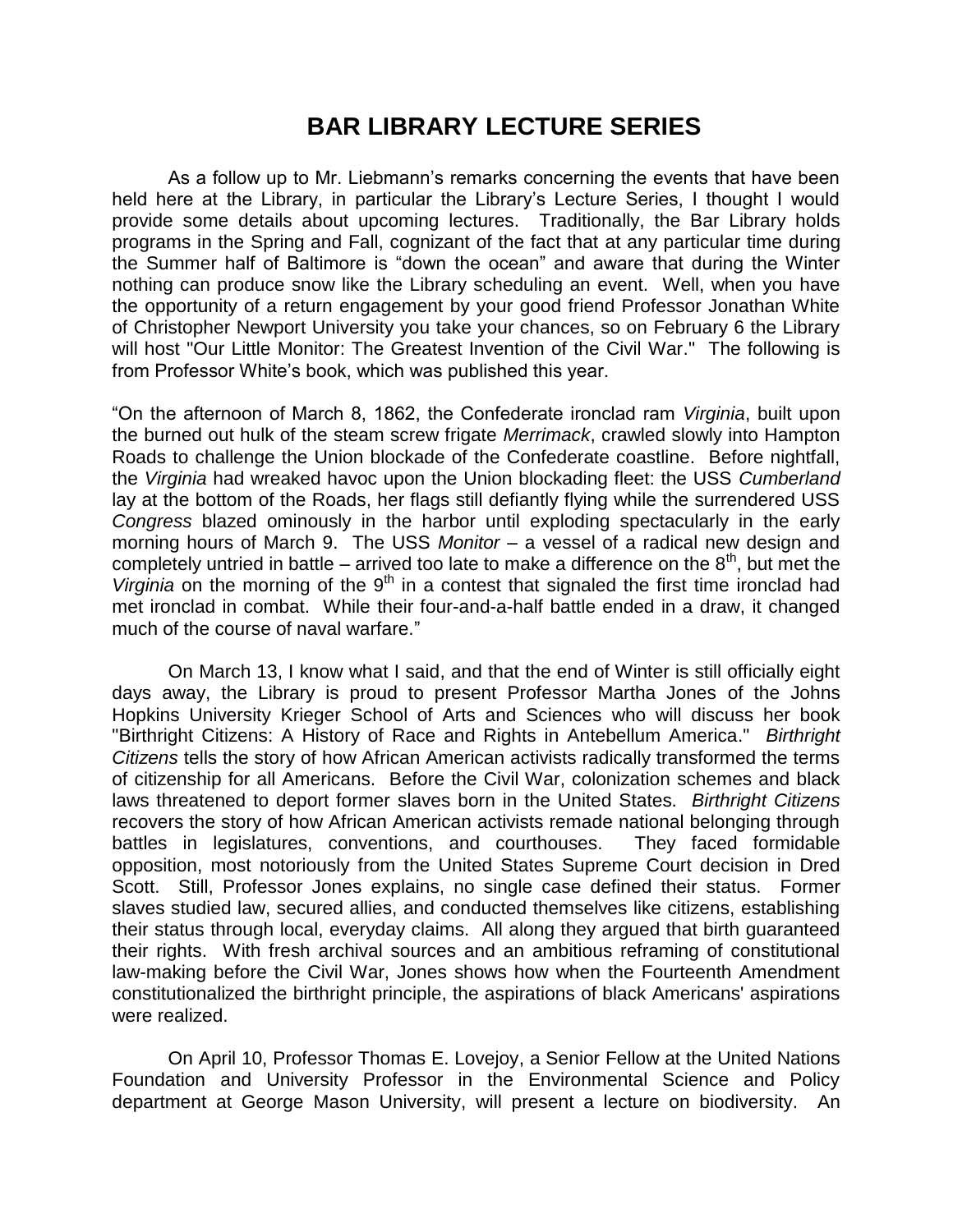ecologist who has worked in the Brazilian Amazon since 1965, Professor Lovejoy works on the interface of science and environmental policy. Starting in the 1970's he helped bring attention to the issue of tropical deforestation and in 1980 published the first estimate of global extinction rates (in the Global 2000 Report to the President). He conceived the idea for the long term study on forest fragmentation in the Amazon (started in 1978) which is the largest experiment in landscape ecology, the Minimum Critical Size of Ecosystems project (also known as the Biological Dynamics of Forest Fragments Project). He also coined the term "Biological diversity", originated the concept of debt-for-nature swaps and has worked on the interaction between climate change and biodiversity for more than 30 years. He is the founder of the public television series "Nature". In the past, he served as the Senior Advisor to the President of the United Nations Foundation, as the Chief Biodiversity Advisor to the World Bank as well as Lead Specialist for the Environment for the Latin American region, as the Assistant Secretary for Environmental and External Affairs for the Smithsonian Institution, and as Executive Vice President of World Wildlife Fund-US. In 2002, he was awarded the Tyler Prize, and in 2009 he was the winner of BBVA Foundation Frontiers of Knowledge Award in the Ecology and Conservation Biology Category. In 2012 he received the Blue Planet Prize. He has served on advisory councils in the Reagan, George H. W. Bush, and Clinton administrations. In 2009 he was appointed Conservation Fellow by the National Geographic Society. He chaired the Scientific and Technical Panel for the Global Environment Facility which provides funding related to the international environmental conventions from 2009-2013 and serves as Advisor to the current Chair.

In May, on a date yet to be set, Thomas Geoghagen of Despres, Schwartz and Geoghagen of Chicago will speak on private sector labor law from a union perspective. Over the years, Mr. Geoghagen has represented labor unions and employee groups in many significant cases in various United States district courts and courts of appeals. He argued before the United States Supreme Court in *Union Pacific Railroad Company v. Brotherhood of Locomotive Engineers and Trainmen*, 558 U.S. 67 (2009), prevailing in a 9-0 [decision.](http://www.supremecourt.gov/opinions/09pdf/08-604.pdf) His labor union clients include the Brotherhood of Locomotive Engineers and Trainmen, General Committees of Adjustment, and the Chicago Teachers Union. In addition to his labor and employment law practice, he has participated in a variety of public interest cases. He successfully settled a class action against Advocate Health Systems to provide more charity care to the indigent and to stop collection cases against those unable to pay. He represented the homeless in a suit to require the City to take efficient measures to curb the spread of tuberculosis. He also brought the first litigation challenging hand gun owners for creating a public nuisance by the negligent spread of handguns to young people.

Mr. Geoghagen has written six books including *Which Side Are You On?* (1991), cited as one of the best five non-fiction books in that year by the National Book Critics Circle. He has written for the *New York Times*, *The Nation*, *Harper's*, *Slate*, *Bloomberg View*, and other publications. His latest book, *Only One Thing Can Save Us: Why America Needs a New Kind of Labor Movement*, was released in December 2014. In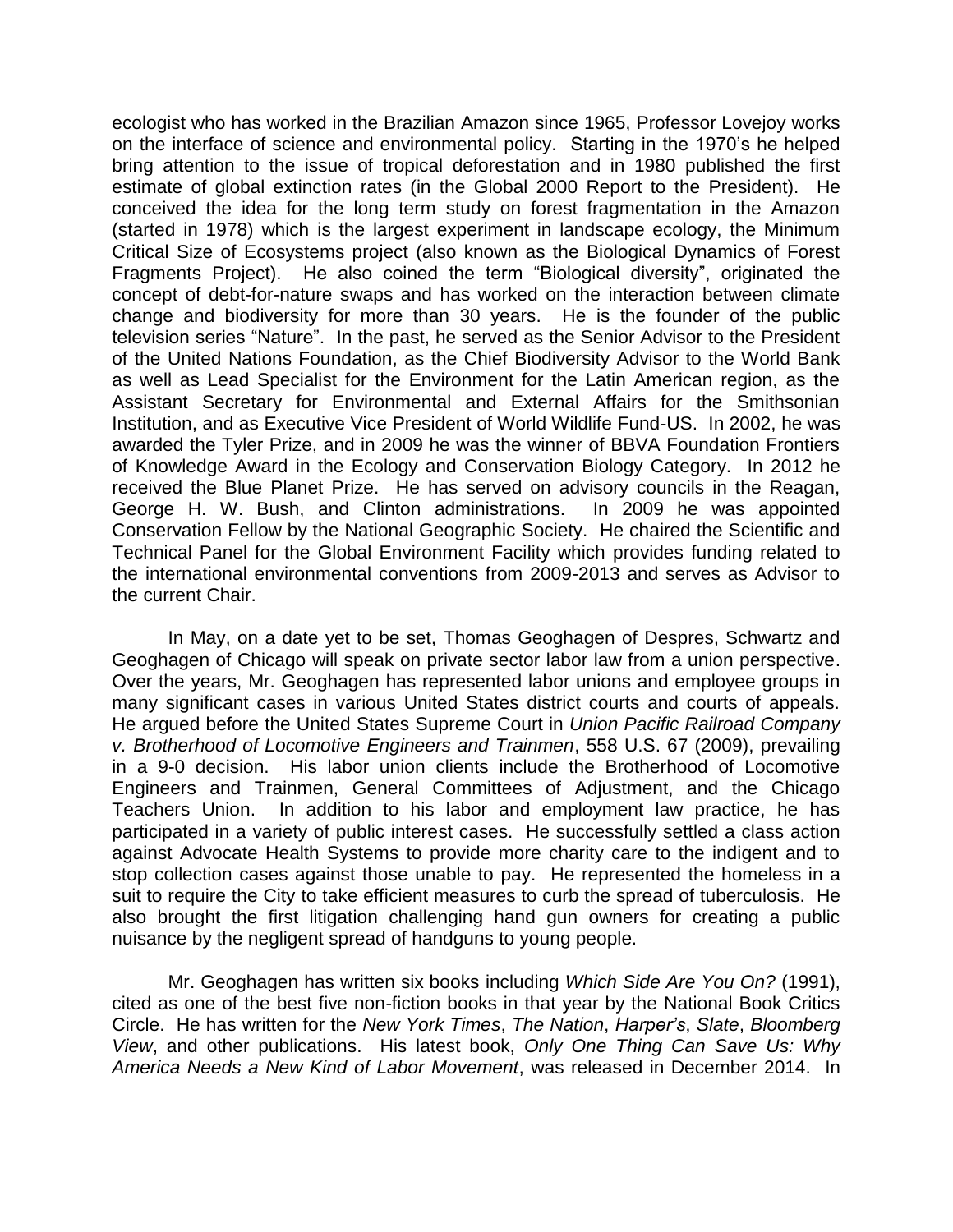the fall of 1994, he was a Fellow at the Institute of Politics at Harvard University. In 2004 he was a Fellow at the American Academy in Berlin.

## **NEW ACQUISITIONS**

### **Horwitz Collection**

Barton, Benjamin H. & Stephanos Bibas, Rebooting justice: more technology, fewer lawyers, and the future of law. (2017) HORWITZ 340.73 B37R

Bibas, Stephanos, The machinery of criminal justice. (2012) HORWITZ 345.73 B53M

Driver, Justin, The schoolhouse gate: public education, the Supreme Court, and the battle for the American mind. (2018) HORWITZ 344.73 D75S

Liebmann, George W., America's political inventors: the lost art of legislation. (2018) HORWITZ 328.73 L54A

Lord Sumption and the limits of the law, edited by N. W. Barber, Richard Ekins and Paul Yowell. (2016) HORWITZ 341.48 L67

Sutton, Jeffrey S., 51 imperfect solutions: states and the making of American constitutional law. (2018) HORWITZ 342.73 S88F

#### Maryland Documents

Republican press at a Democratic Convention: reports of the 1867 Maryland Constitutional Convention by the Baltimore American and Commercial Advertiser, with annotations and commentary by John J. Connolly. (2018) MD.DOCS. 1600 .A1 1867R

#### **Office**

Appellate practice for the Maryland lawyer: state and federal, 5th ed., Paul Mark Sandler, Andrew D. Levy, Steven M. Klepper, editors. (2018) OFFICE - KFMD 1755 .A9 2018

#### **Treatises**

Schoenbaum, Thomas J., Admiralty and maritime law, 6th ed. (2018) KF1104 .S36 2018